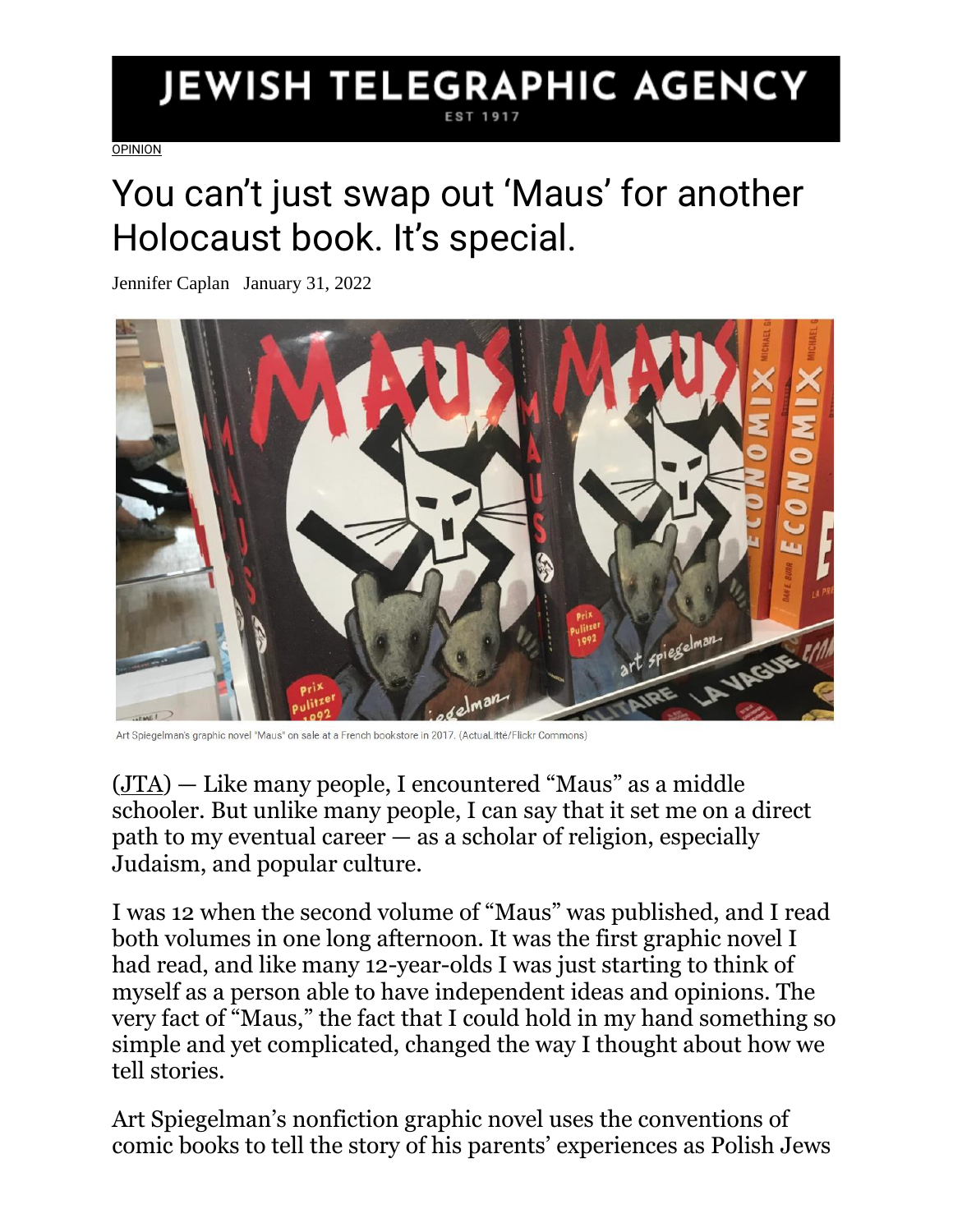before, during and after the Holocaust. It is also a second-generation story about the legacy of the Holocaust on Spiegelman, a survivor's child. Spiegelman took a genre that many could not see as literature and turned it into a medium that could tell stories in a way no other book could. If a picture is worth a thousand words, then "Maus" may as well be Proust, because it contains words in the millions in under 300 pages.

In college I took a class on the Holocaust. I wrote my final paper on "Maus." For my PhD comprehensive exams I needed to choose a text to study for one of my exams. I chose "Maus." I had to convince people it was a worthy text, but convince them I did.

When I began teaching Jewish graphic novels I referred to the course as "The House that 'Maus' Built," because I do not teach "Maus" in the course. Instead I teach about the entire industry built, in large part, on the legacy of "Maus." The reason I feel comfortable excluding "Maus" from that syllabus is that every year, without fail, almost every student has already read it, many in an educational context. It is a modern classic. It prepares students to have so many important conversations and sets them up to jump into the canon of Jewish graphic novels.

This is why the McMinn C[ounty, Tennessee, school board's](https://www.jta.org/2022/01/26/united-states/tennessee-school-board-removes-maus-iconic-holocaust-novel-from-its-curriculum)  [unanimous decision to remove "Maus" from the district's eighth](https://www.jta.org/2022/01/26/united-states/tennessee-school-board-removes-maus-iconic-holocaust-novel-from-its-curriculum)-grade [curriculum](https://www.jta.org/2022/01/26/united-states/tennessee-school-board-removes-maus-iconic-holocaust-novel-from-its-curriculum) concerns me as an educator. A text that has had such a positive impact on untold thousands of students, and that I count on a plurality of my students to have encountered before they arrive in my college classroom, is under threat. The idea that with each passing year fewer and fewer students may not have had the chance to wrestle with "Maus" is deeply troubling. Having to begin the course with a basic introduction to sequential art and Jewish themes would cost not only time, but also the ability to engage in more sophisticated conversations. Having to catch students up on "Maus," for me, would mean losing other extraordinary titles such as Joe Kubert's "Yossel" or Amy Kurzweil's "Flying Couch," and would substantially change the narrative arc of the semester.

The McMinn school board says its decision was based on "rough language" and depictions of nudity. A great many mocking responses to this have pointed out that the characters in the book are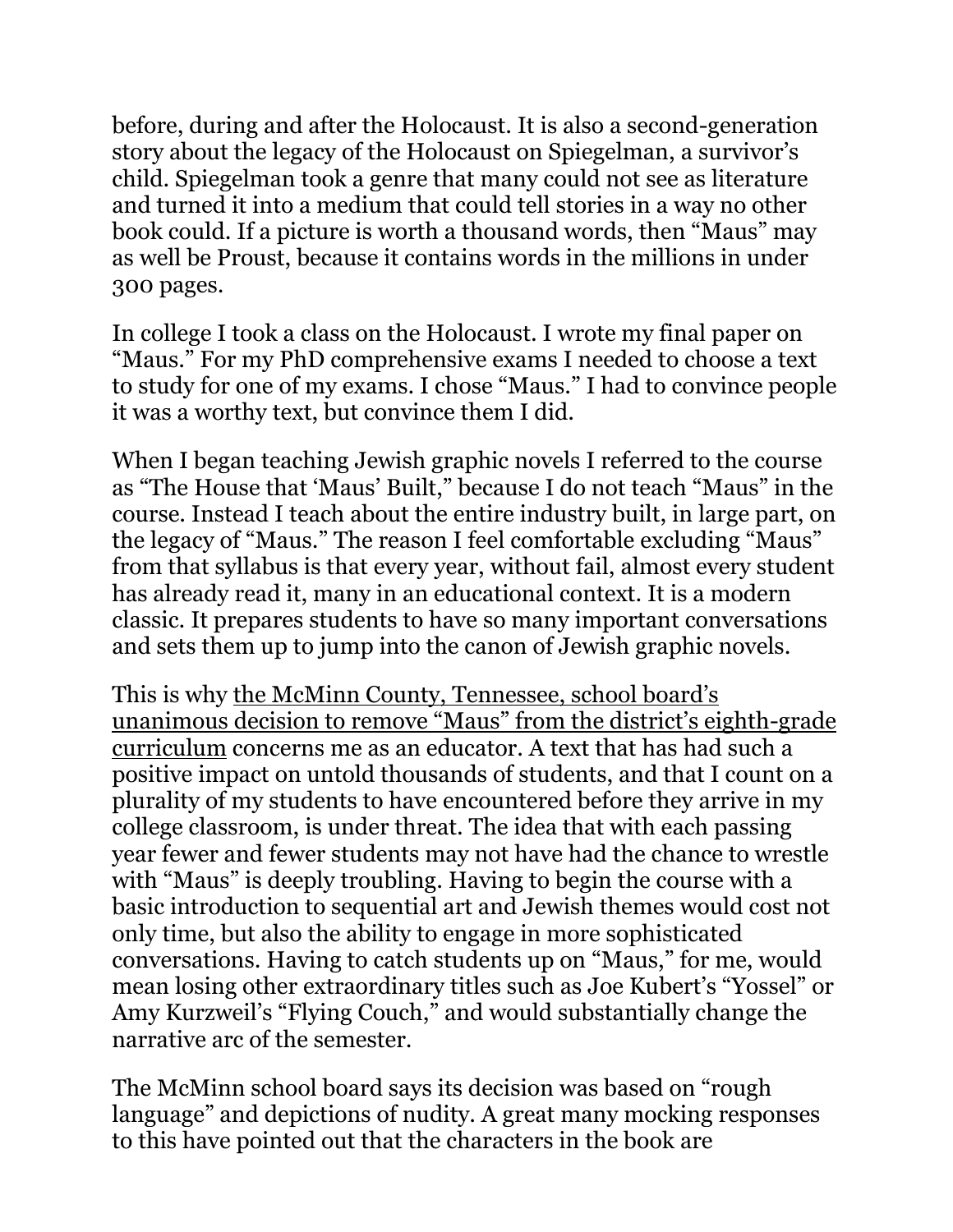anthropomorphized animals, including the Jewish victims of the Holocaust, who are depicted as mice. But it was not nude mice that spurred this criticism. The [minutes of the school board](https://core-docs.s3.amazonaws.com/documents/asset/uploaded_file/1818370/Called_Meeting_Minutes_1-10-22.pdf)  [meeting](https://core-docs.s3.amazonaws.com/documents/asset/uploaded_file/1818370/Called_Meeting_Minutes_1-10-22.pdf) suggest that the images they're reacting to are from the interstitial comic "Prisoner on the Hell Planet," an earlier Spiegelman cartoon that appears midway through the graphic novel and uses a different graphic idiom.

"Prisoner on the Hell Planet" was the initial comic Spiegelman drew to process his mother's suicide, which its distraught narrator cannot separate from the horrors she endured under the Nazis. His mother died in 1968, when Spiegelman was 20, and he drew "Prisoner on the Hell Planet" in 1972. "Maus" was first serialized in 1980 and published in book form in 1986. The comic includes images of his mother slitting her wrists with a razor and of Anna Spiegelman's naked body in a tub filled with her own blood.

This is not vulgar nudity — and the rejection of of the book based on these images suggests that the McMinn County school board has not understood what Spiegelman did with these books, or what it means to be ongoing witnesses to horror.

According to a taxonomy outlined by Scott McCloud, graphic novels can be "word-specific," "picture-specific" or "duo-specific" based on what element of the page is carrying the information the reader needs to understand the story. The "Prisoner on the Hell Planet" section is particularly picture-specific. The pictures are the story. The story is the message. And the message is the teachable moment explaining what loss and grief and horror felt like to a child of survivors, showing readers emotions that words could never convey.

One of the low points of a meeting full of low points came when a school board member said, "It looks like the entire curriculum is developed to normalize sexuality, normalize nudity and normalize vulgar language. If I was trying to indoctrinate somebody's kids, this is how I would do it."

The idea that a depiction of the corpse of a young man's mother is "sexual" says more about the school board member than it does about the book, and that he thinks such images are a way to "indoctrinate"